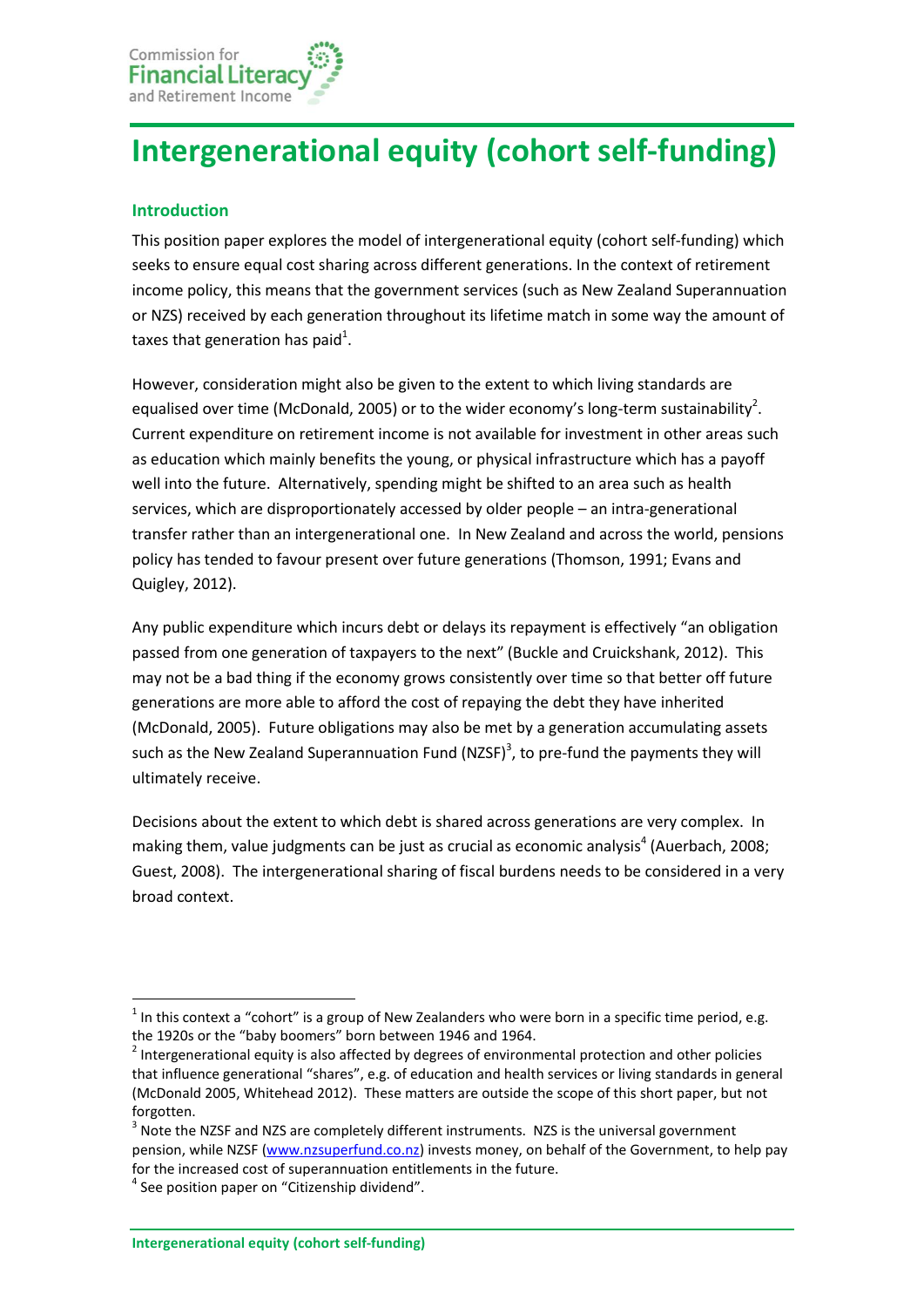

#### **History**

Older New Zealanders may recall the social security contribution of "one and six in the pound" that used to be paid up until it was fully incorporated into income tax rates in 1969. Many believed that their contribution was pre-funding their future old age pension entitlements, but this was never the case. The revenue was used by the governments of the day to help finance social security and health spending at the time. In fact, today's NZS entitlements are much greater than could have been financed by placing all the social security contributions in a fund and investing it (Crossan, 2010).

The 1970s was a time of much upheaval in New Zealand's retirement income framework. A compulsory superannuation scheme introduced in 1975 was replaced in 1977 by the forerunner of NZS. The cost of the new scheme proved to be fiscally unsustainable and intergenerational equity was compromised. Over the next two decades a number of measures were put in place to recalibrate the system.

In 1989 and 1990 an attempt was made to publish pension cost projections, to signal when in the future NZS entitlements might need to be trimmed back to keep the tax burden fair for future taxpayers<sup>5</sup>. This mechanism was overtaken in 1991 by a series of budget initiatives that directly reduced the cost of NZS ahead of the timetable suggested by demographic pressures alone (Crossan, 2010). More recently, governments have issued analyses of long term fiscal trends and options and to varying degrees these have fed into decisions about future spending<sup>6</sup>.

The NZSF was established in 2001 with the intention of smoothing the projected future rise in NZS costs associated with the ageing of the baby boomers. It was seen to be crossgenerationally fair as it reduced the requirement for future taxpayers to pay for the previous generation's superannuation. The introduction of KiwiSaver in 2007 also had implications for intergenerational equity, as will be discussed below.

#### **Identifying causes of inequity**

**.** 

*In comparing the wellbeing of different generations, a considerable degree of complexity arises because at any point in time the population is comprised of a number of over-lapping generations. Furthermore, within any generation people will live for different lengths of time (Whiteford, 2010).*

To the complexity referred to in the above quotation may be added uncertainties about the nature and size of the future economy from which pensions will be paid. Absolute equity between generations may be impossible to achieve but it remains an important objective to

 $5$  This cost, expressed as a percentage of the income tax base, was to have been shown as a "retirement tax" separately identified as a component of the existing income tax payable by each taxpayer (Caygill, D., 1989).

<sup>&</sup>lt;sup>6</sup> Se[e http://www.treasury.govt.nz/publications/research-policy/wp/2010/10-01](http://www.treasury.govt.nz/publications/research-policy/wp/2010/10-01) and [http://archive.treasury.gov.au/igr/default.asp.](http://archive.treasury.gov.au/igr/default.asp) The next Long-Term Fiscal Statement from the New Zealand Treasury is due to be published in March 2013.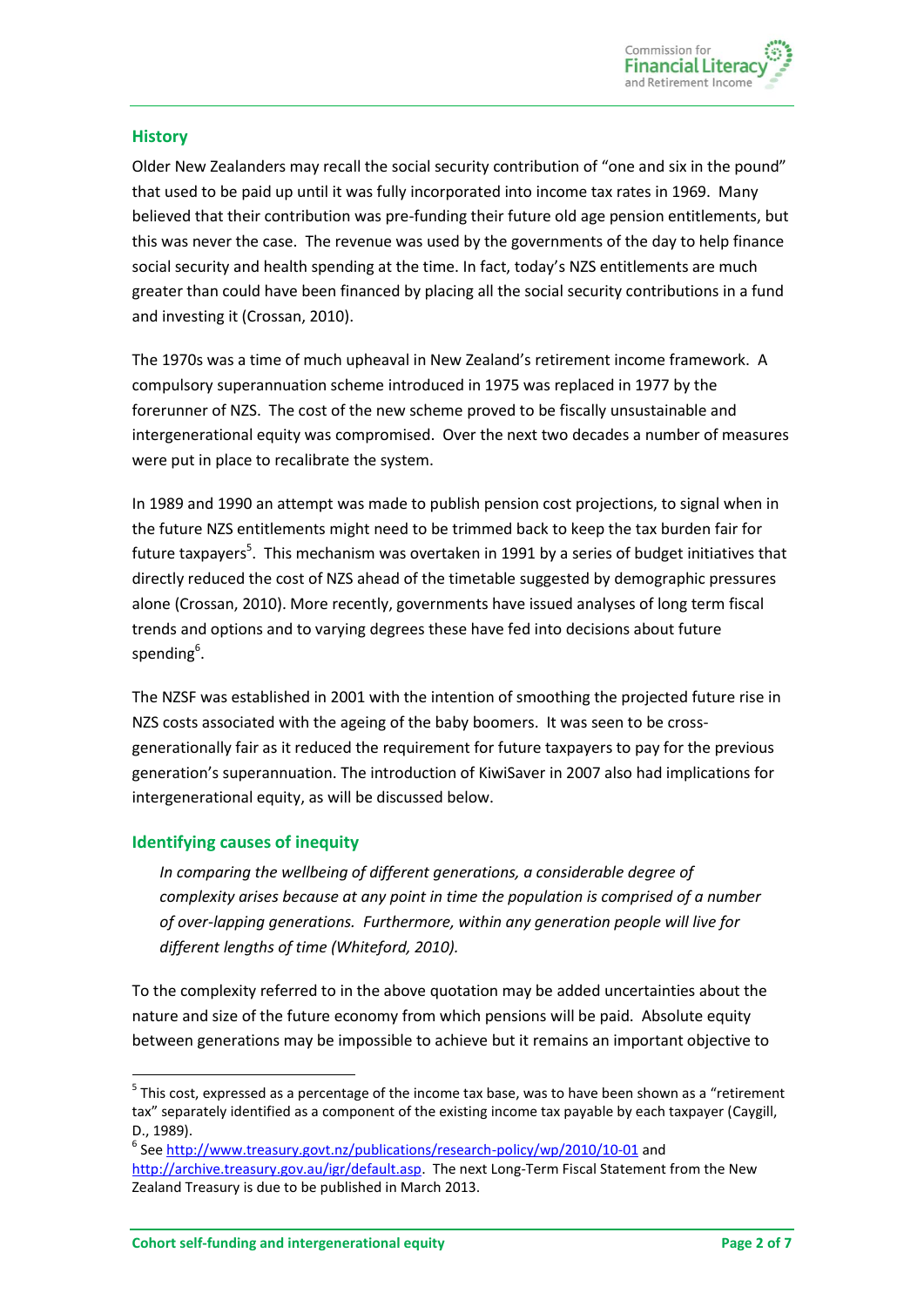ensure that respective generations will continue to support a stable system of retirement income. Support is more likely if those contributing can see that other people on similar incomes also give a similar share – implying the need for some intervention to ensure that this is the case (McDonald, 2005)<sup>7</sup>.

Some of the same principles apply to intergenerational equity as to fairness or equity within generations. For example there are obligations, expectations and reciprocity between generations and sustainability is extremely important (Healy, 2004; Whiteford, 2010). Equitable distribution of wellbeing between generations might be seen in terms of a level of consumption of goods and services available to each person (McDonald, 2005), a notion that resonates with "lifetime consumption smoothing" for an individual<sup>8</sup>. Daniels (1983; 2008) goes so far as to argue for "prudential savings accounts" whereby provision is made by each individual for his/her old age (and other needs) thus eliminating the need for transfer of resources between persons or generations.

Thomson (1991) claims that there is more redistribution between generations than within generations, However he also argues that the welfare state is premised on collectively managing shared risk rather than humanitarian objectives, in order to get the buy in of (basically self-interested) people. There is therefore a need for sustainable institutions and policies so that people can believe in the insurance they are being taxed to pay for<sup>9</sup>. Such institutions and policies have emerged over the last century or so, and have gradually replaced more traditional means of ensuring intergenerational equity, where the aged are supported by younger family members. Traditional expectations still exist in some communities within New Zealand, although there is anecdotal evidence to suggest that younger generations' adherence to the assumed social contract is becoming progressively weaker (Wood, 2012).

State-mandated, pay-as-you-go systems use the taxes paid by people of working age to pay the pensions of those who are retired. This process continues as each successive generation retires and their children start to pay taxes. The system works well enough if each cohort is more or less the same size, and no generation uses its political power to vote itself a pension that is unsustainably large, i.e. unreasonably increases the funding burden for the following generation. We have already seen how the latter problem arose in 1975, and took many years to undo. A far greater challenge will arise from the permanent ageing of the population in the 21st century.

Along with many other countries (though not as badly as some) New Zealand's system of retirement income faces a major demographic change. Whereas in 2011, there were

**.** 

 $<sup>7</sup>$  It's worth noting here that NZS is paid out of taxation to all New Zealanders who meet age and</sup> residency criteria. Because of Goods and Services Tax (GST) it is virtually impossible for residents to not pay at least some tax, even if they have never been in the workforce.<br><sup>8</sup> See position paper on "Lifetime consumption smoothing".  $\delta$  See position paper on "Lifetime consumption smoothing".

 $9$  The 1942 "Beveridge Report", which was the forerunner of the Welfare State in the UK, was premised on the provision of social insurance. Interestingly, Beveridge's "Plan for Social Security in Britain follows the precedent of New Zealand": see [http://www.sochealth.co.uk/public-health-and](http://www.sochealth.co.uk/public-health-and-wellbeing/beveridge-report/)[wellbeing/beveridge-report/](http://www.sochealth.co.uk/public-health-and-wellbeing/beveridge-report/)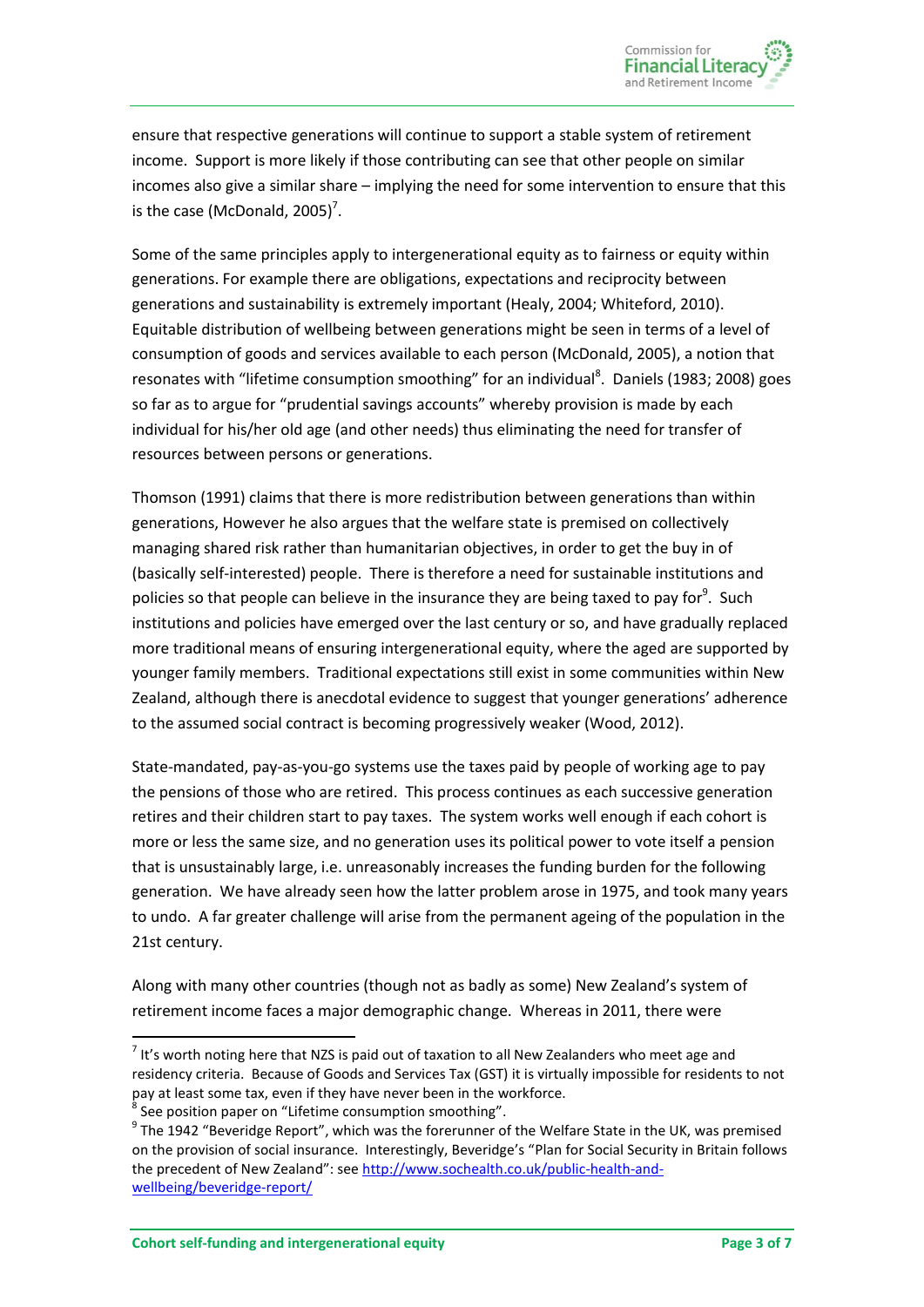approximately five people in the 15-64 age group for every person aged 65 or over, by 2036 the ratio will be halved, to about 2.6:1. Some commentators refer to this as an increase in the "dependency ratio" or the number of workers available to support each superannuitant, but nobody knows for sure the extent to which over 65s (or indeed 14-64 year olds) will continue to participate in the economy $^{10}$ . Superannuitants themselves pay tax and there may also be changes in fertility or migration which will impact on the structure of the population. Nevertheless as things stand, it is highly likely that in future a relatively smaller pool of workers will be taxed to pay for the NZS of the previous generation $^{11}$ .

It is also more or less certain that the number of people aged 65+ is likely to double from 600,000 (14% of the population) to around 1.2 million (approaching 25%) in 2036. Within the 65+ age group, the number of people aged 85 and over (85+) is expected to increase significantly. From 76,000 in 2012, there will be 180,000–210,000 people aged 85+ in 2036, and 290,000–430,000 in 2061. By 2061, about 1 in 4 people in the 65+ age group will be 85+, compared with 1 in 8 in  $2012^{12}$ .

The gross cost of NZS is projected to increase as a proportion of GDP from 4.7% to nearly 8% by 2050 (Crossan, 2010). Furthermore Coleman (2012) has calculated that most New Zealand taxpayers aged over 35 in 2012 have contributed only about half of what they receive back as pension payments. Increasing longevity means that later-born generations are spending longer in retirement than did their parents, and more funding of retirement income will needed. Taxation policy is therefore of prime importance:

*Tax concessions to private retirement saving schemes are an additional aspect of the retirement system and since the tax incentives affect people when they are working, they are a major part of the intergenerational equity issue whose ramifications extend across the whole economy. It is likely to be the case that the structure of the taxes we have to fund public pensions and to provide incentives to accumulate private savings affect the structure of the capital stock and the productivity of the economy … anything that reduces the quantity of capital available to working age people in the economy lowers their wages and contributes to intergenerational tension (Coleman, 2010).*

#### **Some possible responses**

All of these factors point to increasing intergenerational inequity but there are also a number of possible responses. These could be implemented separately or in combination and include introducing a self-funded contributory pension system, changing the way increases in NZS are

1

 $^{10}$  Numbers of over 65s in the New Zealand workforce have almost quadrupled since 1986, and the employment rate among that age group has doubled (Callister 2012).

 $11$  This shrinkage in the workforce is exacerbated by high rates of emigration among younger age cohorts, as has recently been the case (see

[http://www.stats.govt.nz/browse\\_for\\_stats/population/migration/permanent-long-term](http://www.stats.govt.nz/browse_for_stats/population/migration/permanent-long-term-departure.aspx)[departure.aspx\)](http://www.stats.govt.nz/browse_for_stats/population/migration/permanent-long-term-departure.aspx)

 $12$  See

[http://www.stats.govt.nz/browse\\_for\\_stats/population/estimates\\_and\\_projections/NationalPopulation](http://www.stats.govt.nz/browse_for_stats/population/estimates_and_projections/NationalPopulationProjections_HOTP2011/Commentary.aspx#dependency) [Projections\\_HOTP2011/Commentary.aspx#dependency](http://www.stats.govt.nz/browse_for_stats/population/estimates_and_projections/NationalPopulationProjections_HOTP2011/Commentary.aspx#dependency)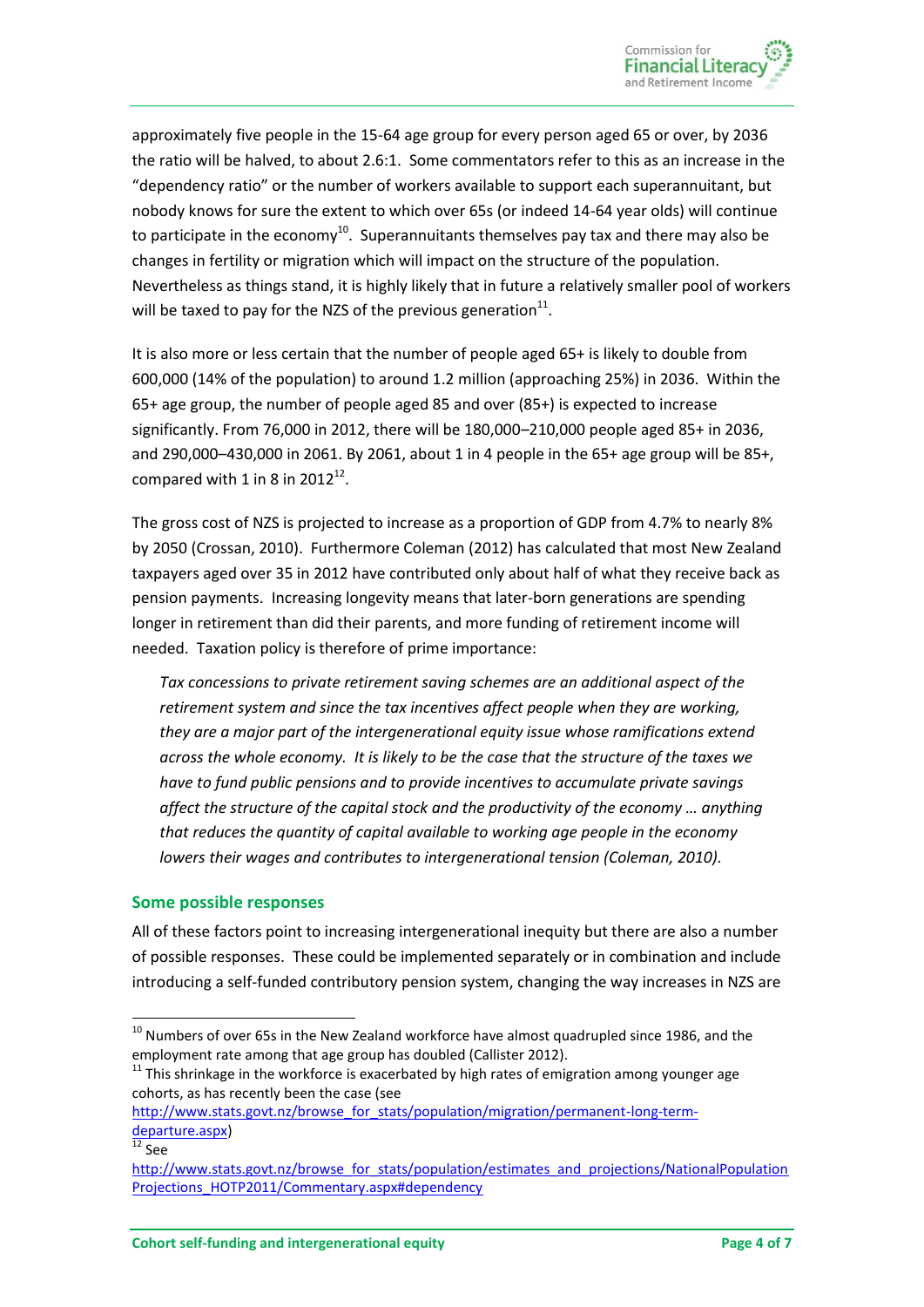calculated and changing the age of eligibility for NZS. The 2010 review of retirement income policy (Crossan 2010) recommended a gradual increase – starting in 2020 – in the age of eligibility for NZS from 65 to 67; and changing indexation from wages alone to a combination of wages and price increases (but not less than inflation in any year). This changed method of calculating annual increases would guarantee some real increase in the purchasing power of NZS, but slow down growth in the cost of the scheme. Retired generations would thus have a share in the economic growth generated by the succeeding generation of workers, but not as much of a share as is currently the case. Officially-calculated levels of poverty may also increase.

Whether or not these proposals are fair to individual superannuitants is a matter for debate, but the aggregate effect would be to reduce the total amount of retirement income paid out of taxes, and to increase the need for complementary private savings. This implies a shift in balance between the currently dominant Pay As You Go (PAYGO) from taxes and Save As You Go (SAYGO) through vehicles such as the NZSF, KiwiSaver or other superannuation schemes<sup>13</sup>. The questions that then arise are, what should be the balance between PAYGO and SAYGO, and what path should be taken to get there? A switch to fully SAYGO-based system is possible and might ultimately be less costly than PAYGO (Feldstein, 2005; Coleman, 2012) but would have to be carefully managed if a "transition" generation were not to be called on to pay twice – once for their parents' NZS and once for their own pensions (Feldstein, 2005). On one level this would be fair, given that taxpayers have effectively been underfunding NZS, but it would not be equitable between generations.

It should be noted that whether retirement income comes from a PAYGO or a SAYGO approach, it has to be paid out of the future economy. Savings are not "cans of beans" that are stored in the pantry for later consumption. Rather, money saved is used in the present day and there is an expectation that in the future someone will pay it back. The ultimate guarantor of retirement income is a healthy economy.

### **Conclusions**

**.** 

If New Zealand's system of retirement income is to remain stable and credible, future generations will need to meet the terms of a social contract they had no part in negotiating.

This will be more likely to happen if the cost of the system is fiscally sustainable, and the burden has been fairly spread through time. Sustainability will also be enhanced by a sharing of costs between the (public) Pay As You Go New Zealand Superannuation scheme and (private) Save As You Go schemes such as KiwiSaver. A shared approach would not be inconsistent with an insurance-based orientation for social welfare, as long as other objectives for retirement income policy continued to be observed. For example the basic level of income support from NZS could be complemented (not substituted) by private savings for those who require a "top up" in order to fully meet their expectations of retirement income.

<sup>&</sup>lt;sup>13</sup> See position paper on "Income support".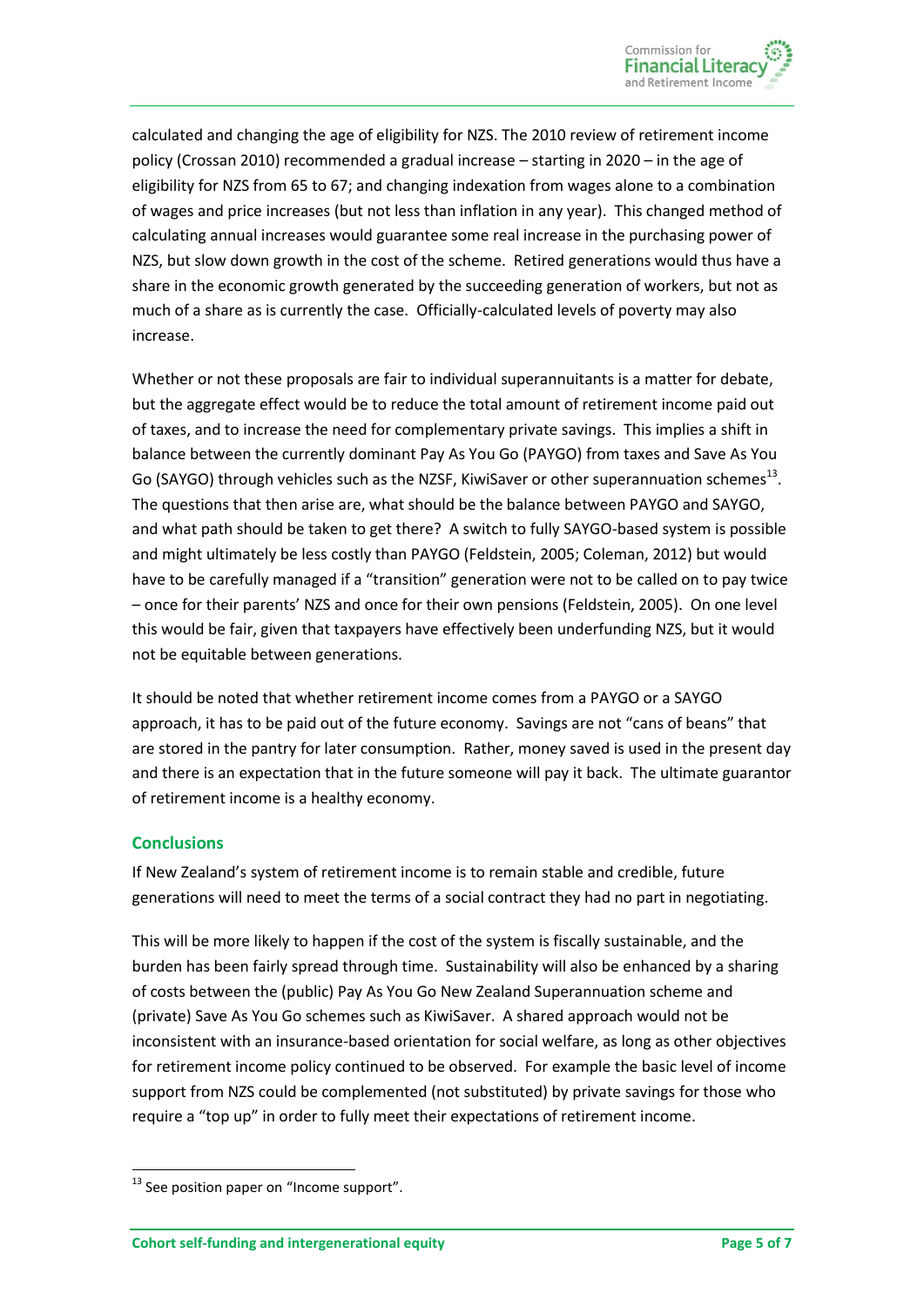There remain the questions of what the balance should be between PAYGO and SAYGO, and what should be the path towards achieving that balance, so that no generation carries an unfair burden. These questions need to be debated, because the answer to "what is fair?" is ultimately a question of values. The mechanisms for setting the balance already exist, in New Zealand Superannuation, the New Zealand Superannuation Fund and KiwiSaver – along with formulae for taxation and indexation which can be adjusted as required.

Whatever mix is chosen, future retirement income will be paid out of the future economy, and retirement income policies cannot be treated in isolation. They are inextricably tied up with those policies and programmes which more generally promote economic growth.

## **References**

- Auerbach, A. J. (2008). Long-term Objectives for Government Debt. *Fiscal Policy and Labour Market Reforms.* Stockholm, University of California, Berkeley: 42.
- Buckle, R. A. and Cruickshank, A. A. (2012). *The Requirements for Long-Run Fiscal Sustainability: Paper for the long-term fiscal external panel.* New Zealand Treasury. Wellington, New Zealand Treasury: 39.
- Caygill, D. (1989). *Securing Economic Recovery: Economic Strategy*. Wellington, Government Printer.
- Coleman, A. (2010). Comment on Peter Whiteford's presentation on Retirement Income Policy and intergenerational equity: an international perspective. *Retirement Income Policy and Intergenerational Equity.* Wellington, Institute of Policy Studies: 4.
- Coleman, A. (2012). *Saving a super scheme: the economies of PAYGO and SAYGO retirement schemes in New Zealand.* Wellington: 23.
- Crossan, D. (2010). *Review of Retirement Income Policy.* Wellington, Retirement Commission: 144.
- Daniels, N. (1983). "Justice between Age Groups: Am I My Parents' Keeper?" *Milbank Memorial Fund Quarterly/Health and Society 61*(3): 33.
- Daniels, N. (2008). "Justice between Adjacent Generations: Further Thoughts." *The Journal of Political Philosophy 16*(4): 20.
- Evans, L. and Quigley, N. (2012). Intergenerational Contracts and Time Consistency: Implications for Policy Settings and Governance in the Social Welfare System. *Long Term Fiscal External Panel: Session Two.* Wellington, New Zealand Treasury.
- Feldstein, M. (2005). Rethinking Social Insurance. *American Economic Association.* Philadelphia, PA: 24.